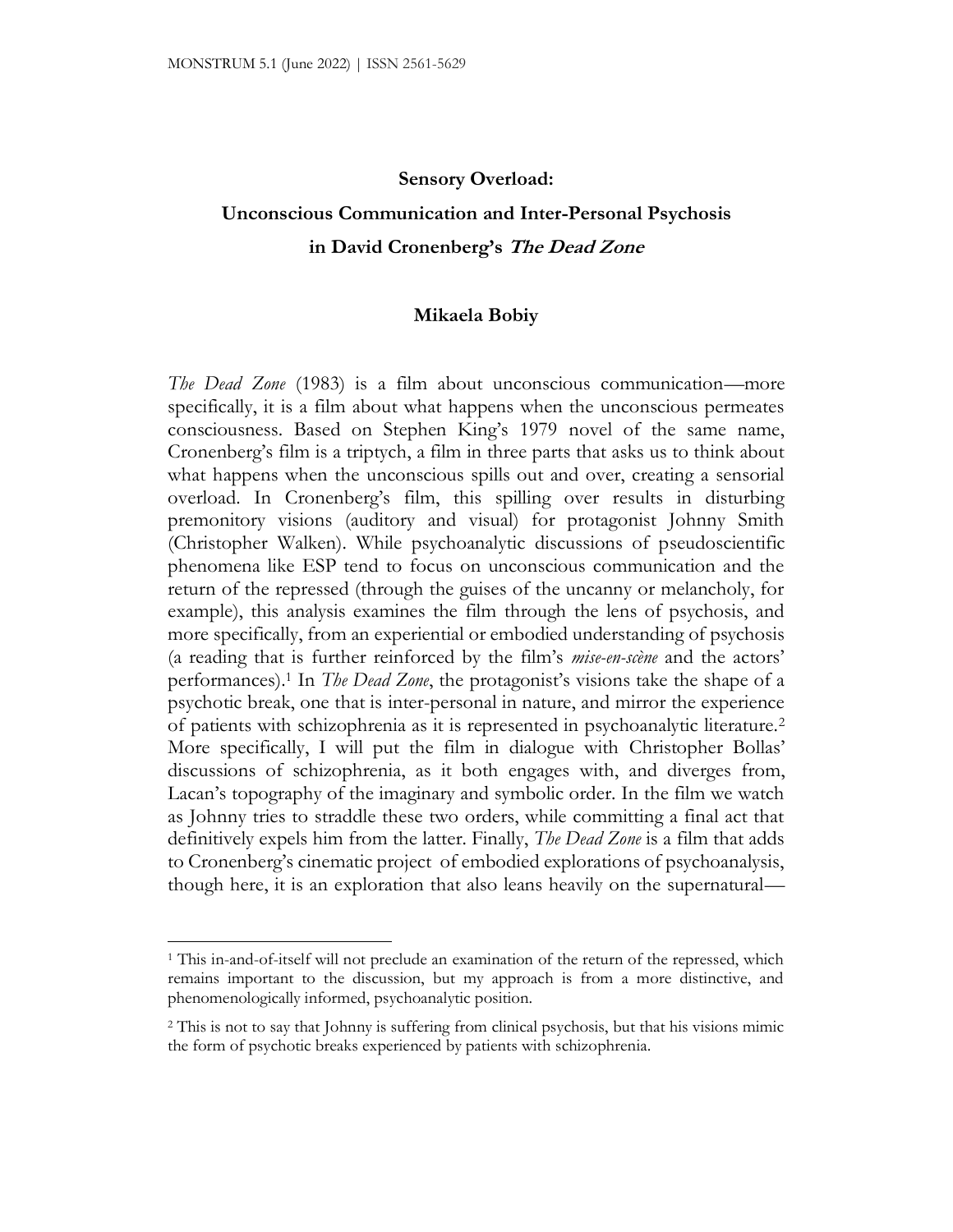this isn't just a breakthrough of Johnny's unconscious, but the unconscious of others as well.

### **Somatic language**

As with Cronenberg's most explicitly psychoanalytic film *A Dangerous Method* (2012), *The Dead Zone's* exploration of psychoanalysis is an embodied one.<sup>3</sup> For Cronenberg, the most compelling parts of the unconscious are those directly linked to the physical symptom, and much of Cronenberg's body horror is rooted in this visceral exploration of the symptom.<sup>4</sup> While some would argue that psychoanalysis has always been a practice rooted in the body (from the earliest discourses around hysteria), psychoanalysts like Christopher Bollas look at phenomena like psychosis as particularly embodied experiences. In *The Dead Zone*, Johnny's visions are experienced somatically—the entire body (involuntarily) participating in an experience akin to that of psychosis.

In 2015, Christopher Bollas published *When the Sun Bursts: The Enigma of Schizophrenia* which chronicled over forty years of working with people suffering from schizophrenia, both children and adults. His approach to treatment was an unusual one: rather than focusing solely on medicating the condition, which can result in a kind of overall numbness, Bollas looked to uncover the hidden logic of the psychosis, and together with the patient, through intensive talk therapy, bring the various realities and selves together.<sup>5</sup> In the case of the film, this "hidden logic of psychosis" follows certain patterns. For Johnny, his visions, triggered by touch, often anticipate violent psychopathic acts (a president with his finger on the button, a serial killer and one of his victims). It is as though there were a shared, Jungian unconscious pool of repressed violence to which Johnny's accident connects him. This is emphasized by the physicality of Johnny's condition telegraphed by Walken's physical performance (falls, limping, twitching, wincing, etc.).

<sup>3</sup> In *A Dangerous Method*, Cronenberg examines the relationship between Sigmund Freud, Sabina Spielrein, and Carl Jung.

<sup>4</sup> See, e.g., *The Fly* (1986) and *Dead Ringers* (1988).

<sup>&</sup>lt;sup>5</sup> The goal of this essay is not to romanticize mental illness, as was often done in literature of the 1970s, with the idea that psychosis was somehow the rational response to an irrational world; rather, it should be acknowledged that schizophrenia is an illness that causes great suffering.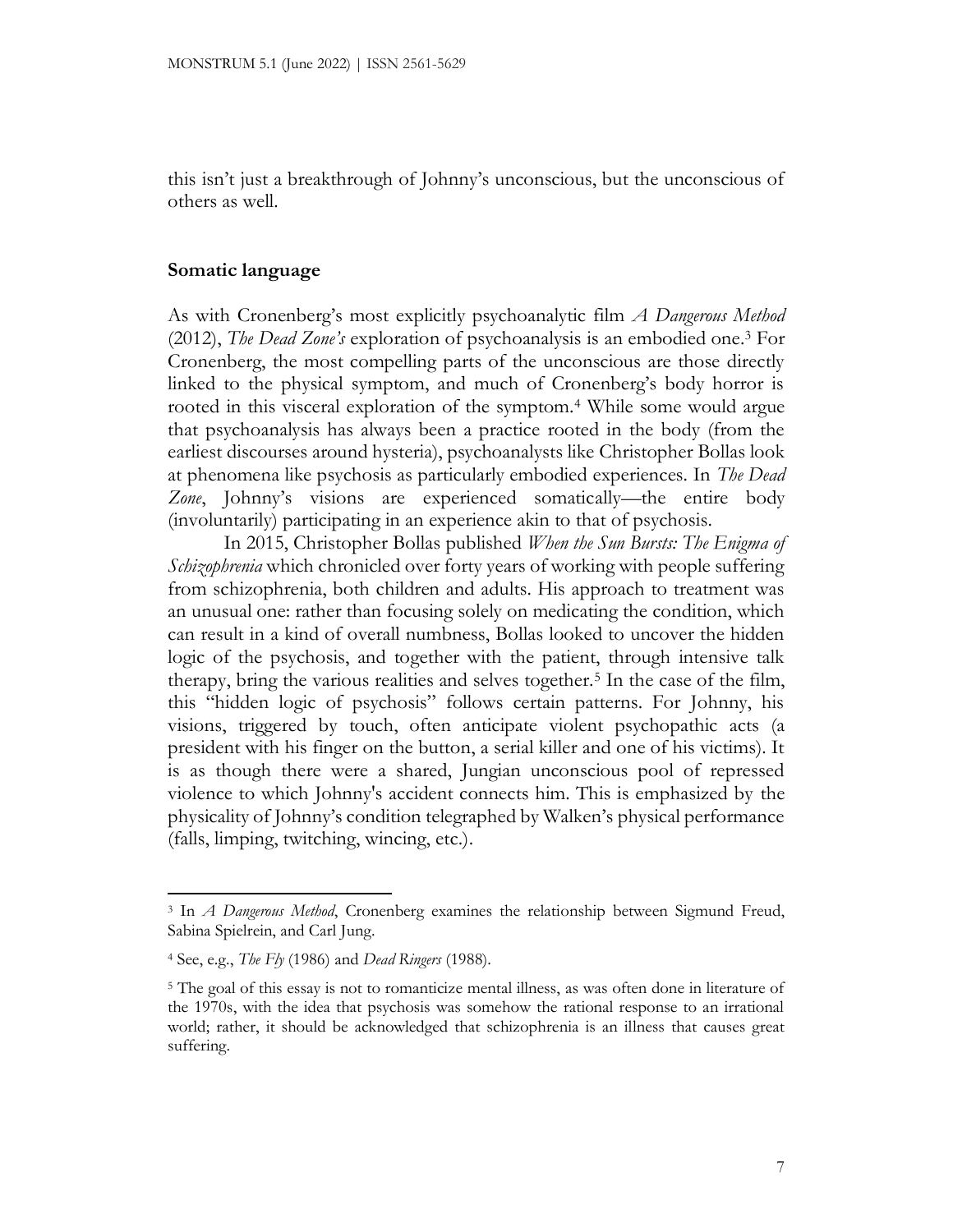All of these physical acts are outward representations of a kind of unconscious sensory overload. Bollas writes: "Work with schizophrenics has taught me that when defenses against the complexities of mind break down, there can be a breakthrough of too much" (2015, 4). This idea of "a breakthrough of *too much*" refers to the schizophrenic patient's relationship to their unconscious. In many psychoanalytic interpretations of schizophrenia, the understanding is that the patient lacks the traditional barriers or mechanisms that are set up as a defence against the bursting-through of the unconscious, and, as a result, the unconscious now permeates consciousness. This often becomes overwhelming, and the individual copes in a variety of ways—included among these, a creation of a fantastical world where the individual feels safe, with the threat of annihilation kept temporarily at bay. While Johnny creates a physical world that keeps him safe (see my later description of his apartment, and the closets and cabinets therein), it is the fantastical world that is imposed upon him by his visions that creates more of a prison cell, than a refuge. In addition to fantasy worlds, the patient may also fragment the self, projecting parts of the self into inanimate objects for safekeeping. It is worth noting the various barriers, both physical and mental, Johnny erects in order to keep his own, and others', unconscious at bay (also discussed further below).

Whatever the case, Bollas writes:

It is […] the loss of un-self-conscious participation in the everyday that constitutes the gravest tragedy for the adult schizophrenic. *He can no longer simply lose himself in the everyday, free to hear "the unspeaking speech that is the soft human murmuring that is in us and around us."* Those unconscious processes of thought that have woven our own idiomatic pattern through the materials of our world now, for the schizophrenic, punch their way into consciousness—*as vivid visual images*, powerful bodily dispositions, the sound of accusing voices, or as a smelling of the world, shifting from moment to moment. (2015, 122, my italics)

For Bollas, the patient with schizophrenia exists on the "edge of perception" (4). The patient is unable to move through life unperceiving (an idling mode of low-level taking-on of stimuli—I see and hear but can tune out things that are background to me); in fact, they perceive too much and must bear the weight of perpetual, and more intensified, levels of perception. For this reason, they often try to distance themselves from the conscious knowledge of the everyday. For Bollas, "Not knowing that we think unconsciously is vital to our functioning in the world" (120); without this non-knowledge, people would suffocate under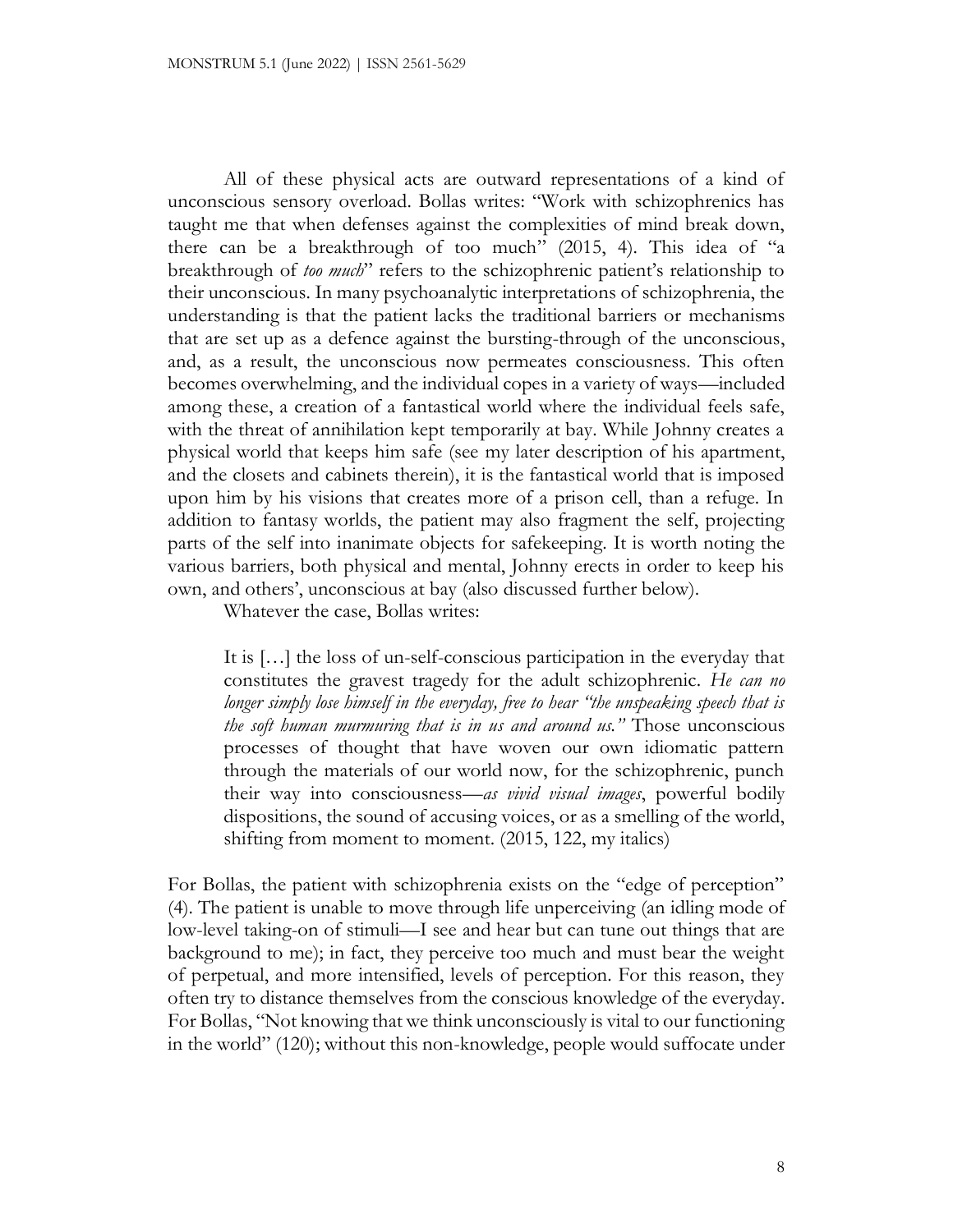the weight of meaning, but for the patient with schizophrenia, the unconscious is experienced consciously. If this sounds romantic, Bollas assures us that it is not—the patient suffers under this weight, as does Johnny.

## **The Dead Zone**

*The Dead Zone* opens in a small-town Maine classroom, with high-school teacher Johnny, played by Christopher Walken, reciting poetry to his class. This scene, and the one that follows, establish the romantic relationship between Johnny and fellow teacher Sarah, and cement Johnny's role as educator, a role that will be problematized after his accident. The poem Johnny recites to the students is Edgar Allan Poe's "The Raven" (1845), which is often interpreted as being about one man's descent into madness.<sup>6</sup> This poem sets the tone for the rest of the film:

And the Raven, never flitting, still is sitting, *still* is sitting On the pallid bust of Pallas just above my chamber door; And his eyes have all the seeming of a demon's that is dreaming, And the lamp-light o'er him streaming throws his shadow on the floor; And my soul from out that shadow that lies floating on the floor Shall be lifted—nevermore!

This scene is prophetic and will later reflect Johnny's view toward his "gift" it traps him in a series of unwanted visitations of a foreboding future; for most of the film he sees it as a curse, something inescapable. "The Raven" is referenced again later in the film when Johnny is reading the poem with his young student, Chris. Throughout the film, Johnny's visions hound him, as does the raven in Poe's poem.

Johnny's "gift," or what Sarah calls "second sight," doesn't surface until after a car accident, but earlier scenes depict Johnny suffering headaches, dizziness, and vertigo. In a scene where the two ride a rollercoaster at the amusement park, Johnny seems to experience pain and disorientation, symptoms suggesting a kind of pre-psychosis.<sup>7</sup> Early on, there is already a sense

<sup>6</sup> See pages 73-74 of Daniel Hoffman's *Poe Poe Poe Poe Poe Poe Poe* (1990 [1972], New York: Paragon House).

<sup>7</sup> This could relate to the fact that, in the book, we find out that Johnny had been suffering from a brain tumour even before the accident. This is not articulated in the film.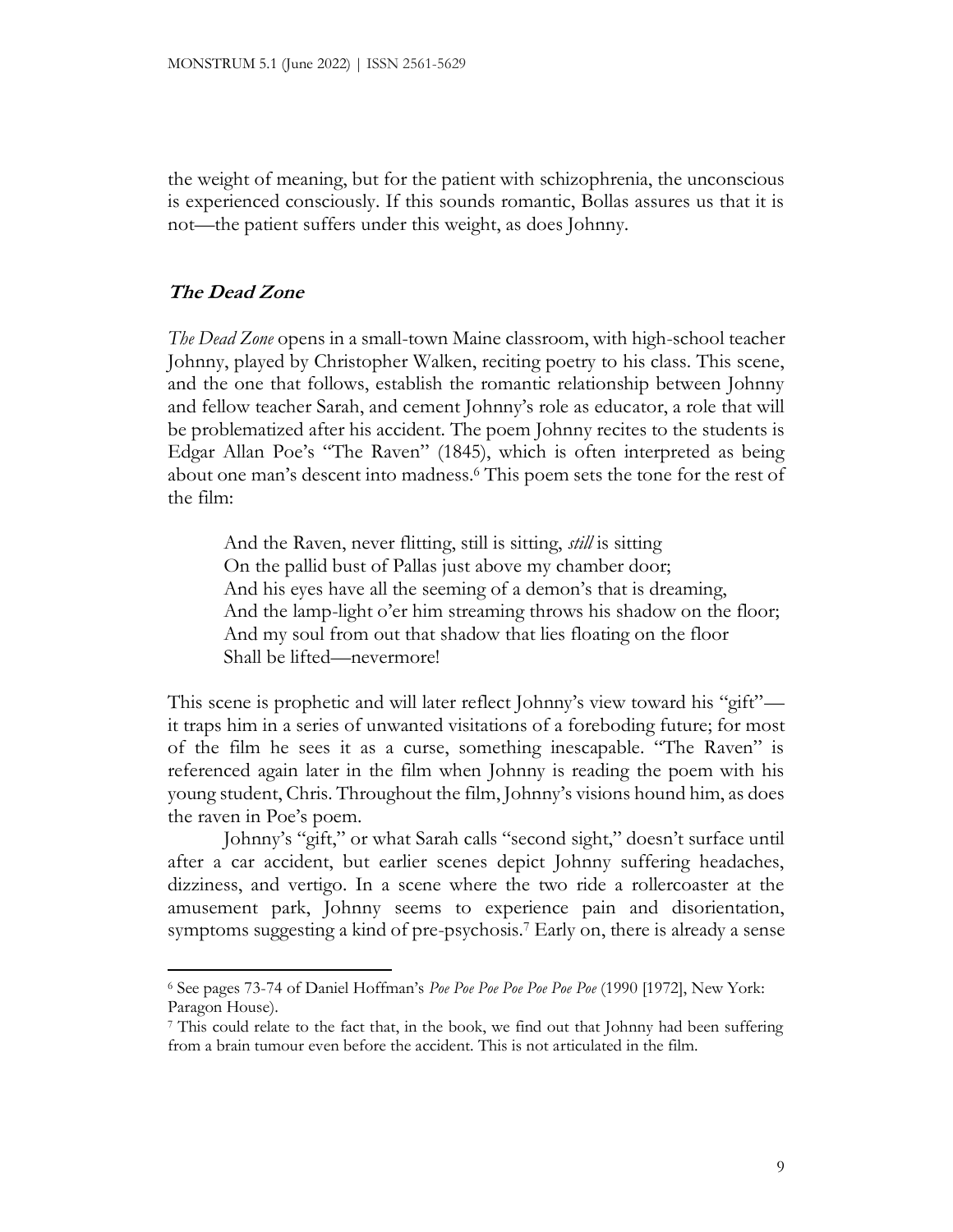in the film that Johnny is a "highly sensitive person" who is beginning to feel the shocks of a relentless modernity.<sup>8</sup> After the accident, and a coma that lasts five years, Johnny begins having visions. Just like the patient with schizophrenia or PTSD, whose psychosis is triggered by a particular event that they can't outlive or outrun, the car accident causes Johnny to experience a kind of unconscious-to-conscious communication. While there may be genetic predispositions to psychosis, the patient with schizophrenia usually experiences their first psychotic break as a result of a particular event.<sup>9</sup> For Johnny, this precipitating event is the car accident.

Once awakened from the coma induced by the accident, Johnny begins to experience visions triggered by touch. His first psychic vision is triggered by the touch of a nurse as she mops his brow; this mirrors the classic synthesis case of the patient with schizophrenia who reverts back to somatization, experiencing the world through the senses. It is a kind of return to the full sensorium (not just the intellect) that we tend to lose sense of after childhood. In this way, Johnny is beginning to (re)experience the world as an infant or toddler would, where the child is bombarded by the constant pressure of the external world; it is a return to Lacan's imaginary, before the mirror stage which ushers in the toddler's entry into the symbolic (see more extensive discussion below). In parallel, Johnny's visions are experienced proprioceptively—that is, the visions themselves create a physical response in Johnny: gasping, pain, stuttering, gaps in speech, etc.. It is as if, for those few minutes, Johnny inhabits an alternative reality. Walken's delivery reinforces this—his use of language, particularly the staccato-ed way he speaks; both his speech and movement seem automated or mechanical in some way—another trait of the psychotic individual. While these physical traits were observable before the accident, they are further emphasized after Johnny's exit from the hospital, becoming almost caricatural.<sup>10</sup>

This uncanny sense of the individual as automaton can also relate to what Bollas calls "psychotic revelation," which "involves the feeling that more truths are being expressed in the here-and-now than are uttered by normal conscious

<sup>8</sup> Because the film strips away the brain tumor of the novel, it seems even more likely that Cronenberg and screenwriter Jeffrey Boam wanted to present Johnny as highly sensitive and therefore somehow "primed" for his new "gift."

<sup>9</sup> Though there are some psychoanalysts, like Bruce Fink (1997), who argue that the psychotic structure has always been present in the psychotic individual.

<sup>10</sup> See the way Johnny lurches across the snow-covered lawn as he makes his way to see Sarah upon her first visit to his house post-accident.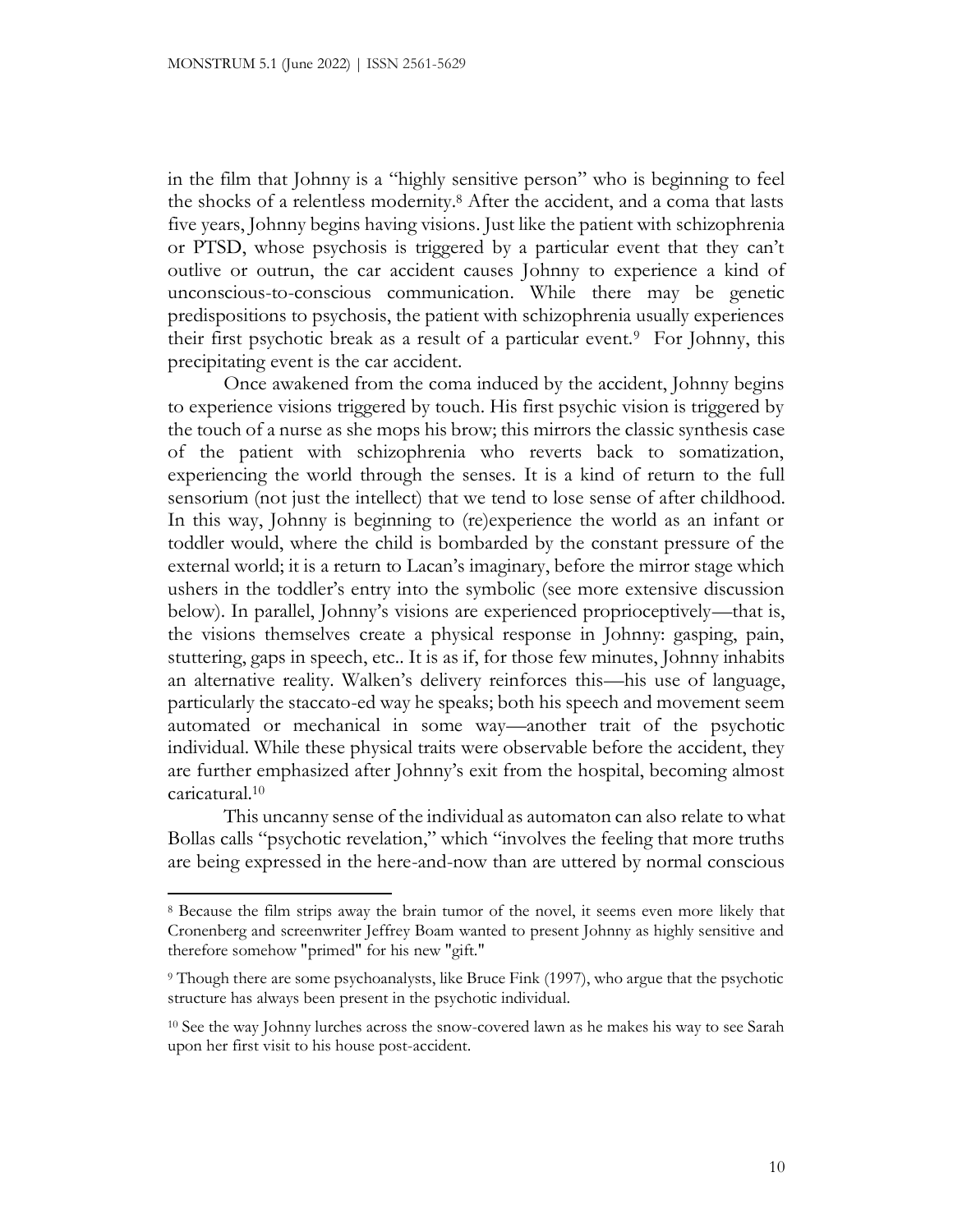verbalization" (2015, 117). In this sense, what Johnny is experiencing is not so much a psychic vision, as it is a psychotic revelation: "The schizophrenic sense of intuition is rather remarkable. Having reverted to sensorial proprioceptive perception, [the subject] is unknowingly making use of complex unconscious perceptions" (Bollas, 165). We can think of Johnny's visions as a form of "unconscious sensorial communication" (Bollas, 165). Rather than having a psychic vision, Johnny is perceiving the unconscious of the other, perceiving something beyond "normal conscious verbalization" (Bollas, 117). This is something many of us do without being aware we are doing it. Over the last century, many psychoanalysts have looked into the phenomenon of unconscious-to-unconscious communication. Usually referring to the psychoanalytic dyad, these investigations beg the question: "Whose unconscious is it, anyway"?<sup>11</sup> Even Freud urged this unconscious listening: "The analyst must bend his own unconscious like a receptive organ toward the transmitting unconscious of the patient. He must adjust himself to the patient as a telephone receiver is adjusted to the transmitting microphone" (Freud 1912). While Johnny's desire to be at the receiving end of this unconscious messaging is lacking, he can't help but eventually act on this information.<sup>12</sup> It is for these reasons and others to follow that Cronenberg's film is both unabashedly psychoanalytical *and* sensorial, bringing the body significantly into play in Johnny's "psychic" visions.

If we consider Johnny's visions as unconscious sensorial communication—or psychotic revelation—we can locate Johnny's experience of the world in the Lacanian order of the imaginary.<sup>13</sup> The imaginary is the psychic register that has to do with fantasy and the spectral image; it is separate from language, at least in the sense of symbolic language. It is also in this register that the infant recognizes their reflection in the other (identification), thus creating an ideal that can never be attained (a form of alienation from oneself). As young children, we occupy the realm of the imaginary, and the same is true of the patient with schizophrenia. According to Bollas, "the schizophrenic child does not have a barrier between conscious and unconscious thought—" (122). This is true of children in general, and just like the child, the patient with

<sup>11</sup> Anthony Bass. "It Takes One To Know One," *Psychoanalytic Dialogues*, vol. 11, no. 5, 2001, p. 685.

<sup>12</sup> Johnny's 'dead zone' refers to the elements of his psychic visions that are gray, murky; the 'dead zone' exists in the space and time in which Johnny can alter the outcome.

<sup>13</sup> Psychoanalyst Jacques Lacan orders our psychic reality into three registers: the imaginary, the symbolic, and the real.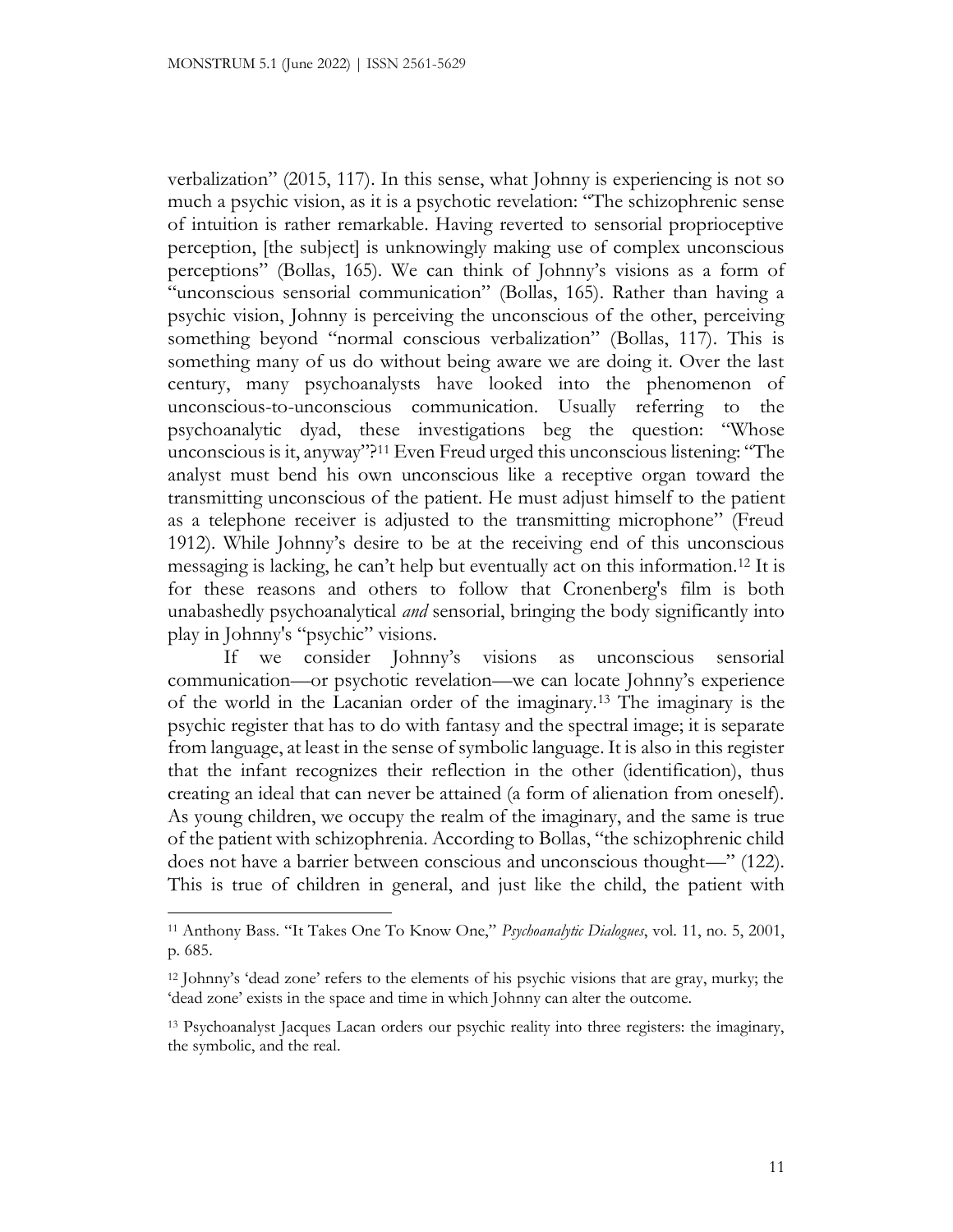schizophrenia—and Johnny—live in the realm of the imaginary, with the unconscious surfacing through visual imagery and voices, as in the aforementioned discussion of Johnny's first vision. Though this is certainly the case within Johnny's visions, it is also the case without—Johnny experiences the word through colours, sounds, and images, as opposed to pure symbolization (and verbalization). While owing a great deal to Lacan here, Bollas also challenges the Lacanian contention that the psychotic individual is entirely removed from the symbolic. For the patient with schizophrenia, there is something like a symbolization of the imaginary, with the patient creating their own mythology through both image and word. For Johnny, this fantastical world is the world within his visions, one that is populated with images of lost and adulterated childhood.

## **Childhood Revisited**

It is through the realm of the imaginary *and* the symbolic that childhood is central to the film. Johnny's first vision is of a young girl in her bedroom as it is being consumed by fire—we share Johnny's perspective, the camera panning over melting crayons, charred stuffed animals, and a boiling fishbowl. The vision then shifts suddenly, and it is Johnny in the burning bedroom, taking the place of the child, once again bringing Johnny's visions to a painful embodiment. Back in the hospital room, a sweating Johnny grabs the nurse's wrist: "Amy's screaming! Your daughter's screaming! It's not too late!"<sup>14</sup> Johnny's second vision also involves a scene between a mother and child; in this instance the child is a young Dr. Weizak, Johnny's attending physician, and we watch as his mother seems to sacrifice her life to save his own. Having assumed that his mother died in WWII, Dr. Weizak (along with the viewer) learns as a result of Johnny's vision that she is alive and well, and locatable in the phonebook.

The theme of childhood, and a certain haunting nostalgia, persist throughout the film. Following his coma, and the death of his mother, Johnny moves back into his childhood home with his father; little Denny, Sarah's young son, sits in a high-chair made by Johnny's father when they visit Johnny after

<sup>14</sup> This may be a direct allusion to the dream "The Burning Child" which is described in Freud's *Interpretation of Dreams* (1901). After falling asleep attending to his dying child, a father dreams that his child is at his bedside saying "Father, don't you see that I am burning?". Upon awakening, the father sees that the candles surrounding the deceased child's bed have tipped over and the bed is on fire.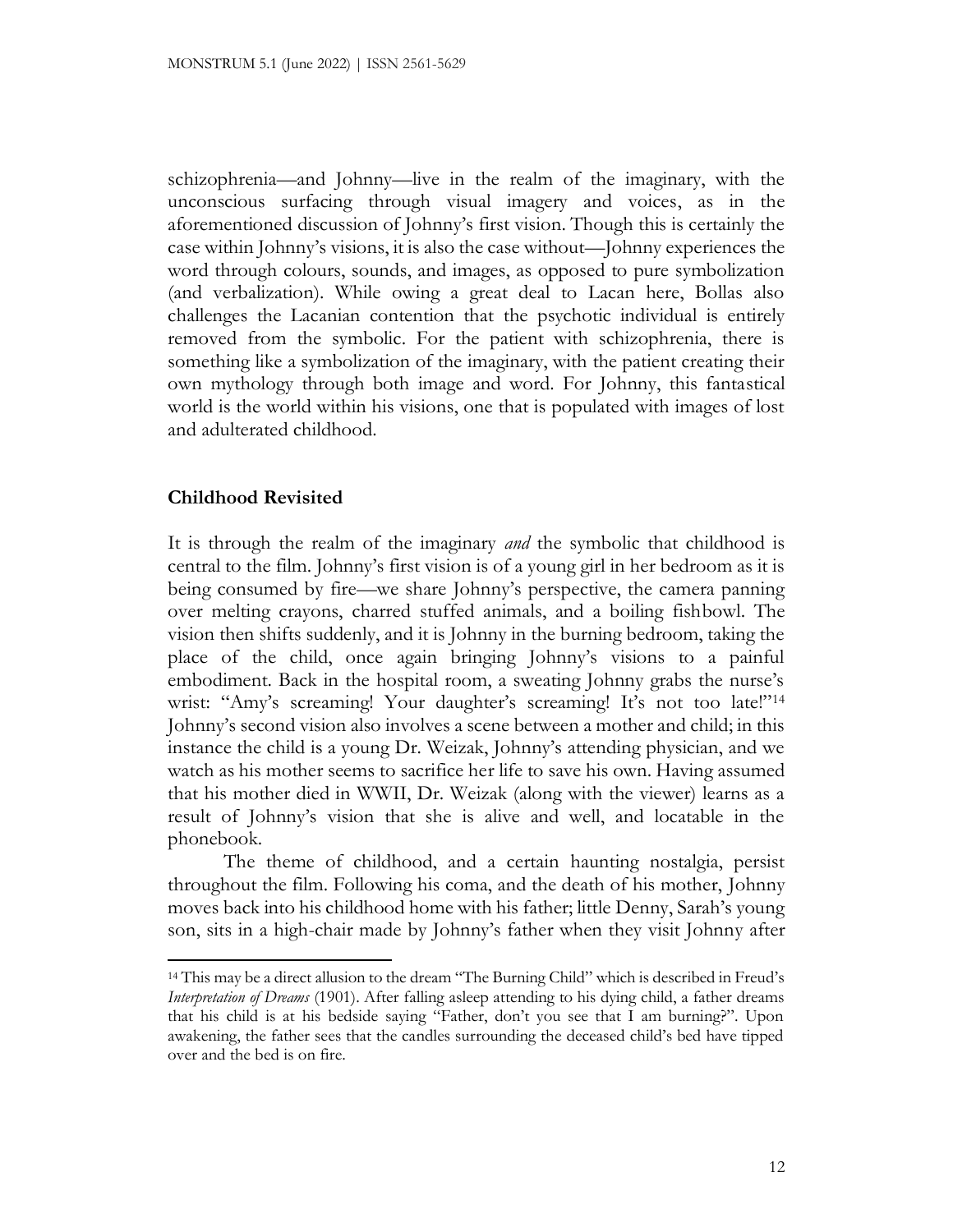his return from the clinic. We also witness Johnny reconnecting with the world through his relationship with Chris, the sensitive young boy Johnny tutors, but the most arresting scene of childhood in the film takes place in the childhood home of deputy officer Frank Dodd.

After finally agreeing to help investigate a string of unsolved murders in Castle Rock, Johnny accompanies local sheriff George Bannerman to the home of Bannerman's deputy officer Dodd, the primary suspect in the murders. The scene that ensues is the most experimental in the film and one that constitutes a shift in the audience's relationship to the perception of space—that is, it enacts a proprioceptive reorientation. Bollas writes: "It is a common observation that, following their breakdown, schizophrenics seem highly sensitive to colour, light and sound. This is because they are now organizing reality according to a particular type of proprioceptive skill" (2015, 164) Proprioception, related to kinesthesia, connotes the awareness of one's body in space, an awareness of movement, location, and motion. It is often referred to as a "sixth sense"—a heightened awareness of your body in the world. This means the psychotic patient is experiencing and organizing the world not through their mental capacities or faculties, but rather through a more fully sensorial engagement. This kind of unconscious communication is central to the relationship between infant and caregiver, and is present in all of us, but is typically repressed to a much greater degree than in the individual with schizophrenia. This shift from a kind of cushioned to a more heightened, more fully embodied state of perception is important to note, as the scene in Dodd's house seems to be taken from another film altogether, particularly in its shift in colour palette and perspective. Up to this point in the film, the colour palette has been muted, with drained tones, punctuated only by flames in the two visions. While the visions are shot with more colour and from an almost cinematic vantage, the scene at Dodd's house seems to be shot in a funhouse, with the camera angles to match. As spectators, we experience this funhouse as Johnny does, sensorially saturated colours, skewed perspectives. Dodd's house becomes a living, breathing monster, engulfing the viewer. The scene has all the qualities of a nightmare, much like Johnny's visions and is, unsurprisingly, the most Cronenbergian scene in the film.

The scene begins with a slow zoom-in on the house. As we approach, the white clapboard exterior offers no hint of the horrors that are to be (and have been?) committed inside; the house itself exists less as structured ties to a sense of history as we might understand it in the symbolic order—a childhood home—than as a physical, architectural manifestation of the unconscious: of repressed desires, of childhood trauma. Dodd's mother answers the door, and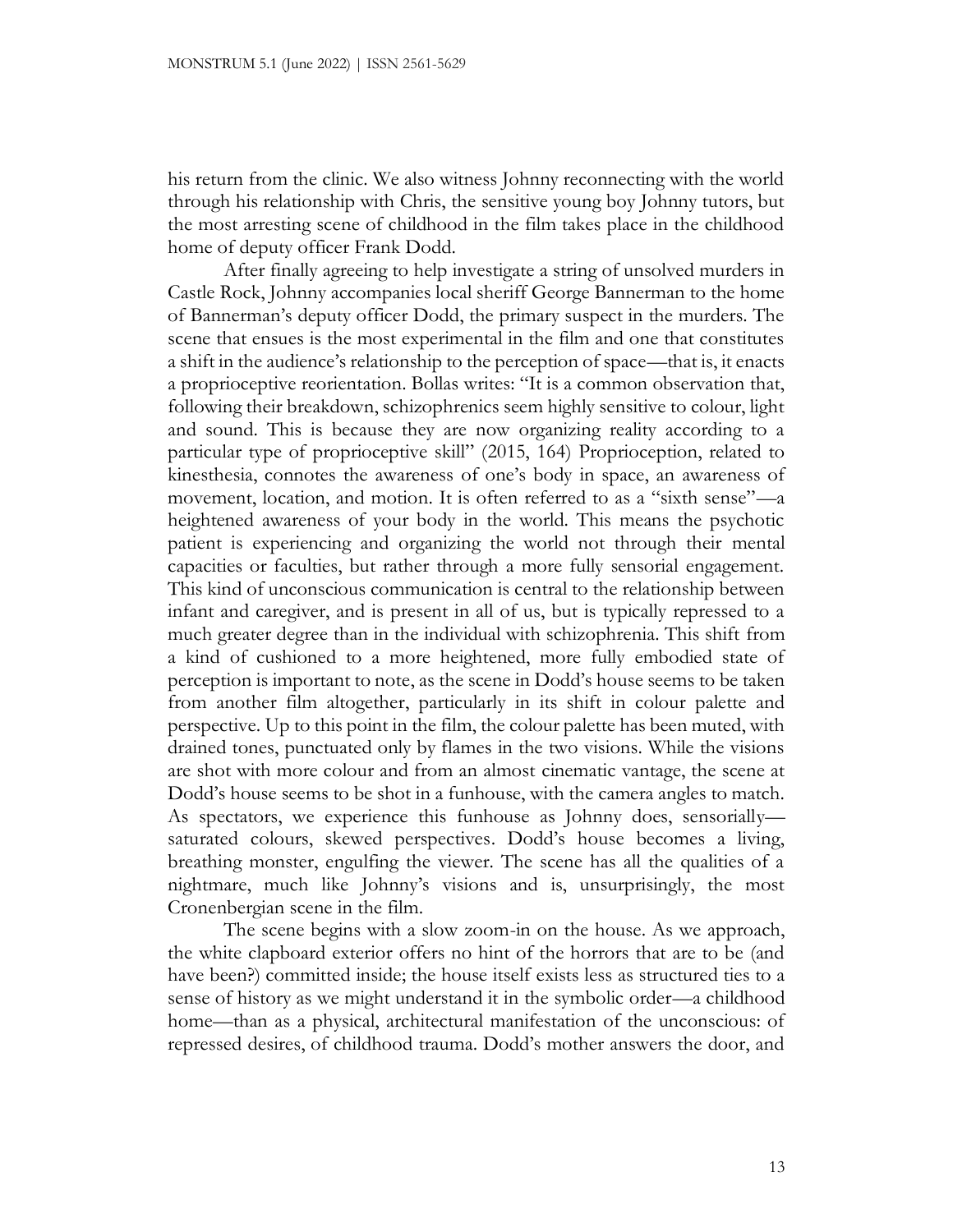as she does Johnny grabs her hand: "You knew!," he says, immediately sensing the mother's culpability. As Johnny pushes past Mrs. Dodd and enters the house, the camera pans across collected trinkets, floral wallpaper and cracked floorboards; everything in the home is bathed in a sickly green glow. Entering Dodd's bedroom, we lose the green luminosity, and the floral wallpaper is replaced by that of Cowboys and Indians. In some ways an echo of the childhood room of *Pscyho*'s Norman Bates, the room is filled with artefacts from Dodd's childhood: dolls, nutcrackers, pirate ships, comic books, and spinning tops. The few objects of adulthood (ashtrays full of cigarette butts, a set of weights), seem out of place and momentarily pull us out of the realm of childhood fantasy, but at the same time, their presence suggests a crossing-over of the imaginary and symbolic. We have indicators of the conscious world (cigarette butts, weights) nearly engulfed by the unconscious that dictates and dominates the "logic" of the scene: toys, violence-as-play in the wallpaper. Eventually, the camera follows Dodd into the bathroom—it is brightly lit, overly so, existing in sharp contrast to the dim glow throughout the rest of the home. The bathroom's peeling pink paint and mildewy floral tiles add to the stark reality of the horror of Dodd's act, as he opens his mouth and exposes his face to an open pair of scissors. Although we're spared the act itself, the gleaming scissors, and Dodd's later death throes, create the most horrific scene of the film. The scene also represents a turning point for Johnny—having momentarily glimpsed, and in fact experienced, all the horrors of Dodd's unconscious, Johnny gains useful and terrifying insight. While by diegetic logic, the encounter with Dodd is accidental, by thematic-narrative logic, there would seem to be parallels. Is Dodd a manifestation of what Johnny might (have/or still) become?

As the camera moves through Dodd's house, we experience it as Johnny does—colours heightened, voices distorted, a kind of tunnel vision.<sup>15</sup> We are left wondering whether our experience of the house can be trusted—are we experiencing objective reality or the psychotic's reality? Regardless, the house, and more specifically Dodd's bedroom, are manifestations of an unconscious suffused with the traumas of childhood; whether these are entirely Dodd's

<sup>&</sup>lt;sup>15</sup> This tunnel vision recalls a scene just prior to the entry into Dodd's house, where the sheriff, accompanied by Johnny, with Dodd trailing behind, stand in a cold, wet tunnel, examining a leftover cigarette packet possibly left by the killer. We can think of the tunnel imagery as an allusion to Johnny's visions.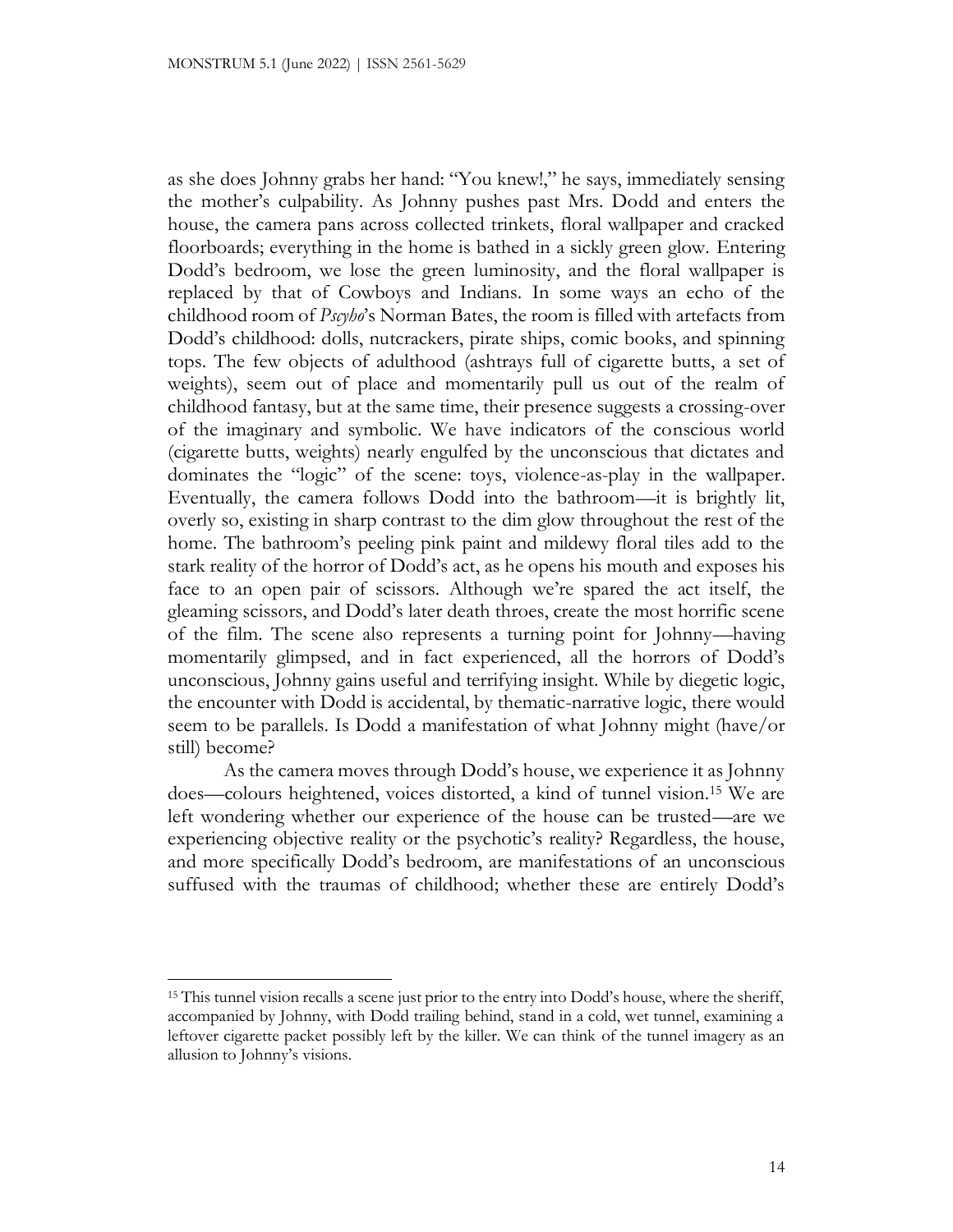remains unclear.<sup>16</sup> What *is* clear is that this house triggers a bursting-through, a bubbling-over—Johnny experiences too much, perceives too much.

## **Doomsday**

The climactic scene in Dodd's home concludes the second act of the film. Act three opens with a snow-filled street, white-picket fences, and snow-covered trees. It is months after the incident in Dodd's home and Johnny has moved to a new town, one where he hopes to remain anonymous, working as a tutor. His new home consists of a small apartment at the top of a rooming house, with brightly-lit rooms filled with doors and cabinets. Johnny's new reality is decidedly even less stark in its contrasts than in the film's opening act. While partially owing to a new colour scheme, the shift in contrast also signals the degrading separation between conscious and unconscious. Months after Johnny's initial hospitalization, Dr. Weizak comes to visit him in the new town. At first Johnny is resistant to Dr. Weizak's visit, but eventually relents. After discussing Johnny's bleak prognosis (as the visions become more frequent and more intense, his body begins to break down, another example of the embodied nature of his symptoms), Johnny shows Dr. Weizak a closet in which he keeps all of his correspondence, forwarded from his father. These consist of requests to find missing objects, missing pets and missing children (Johnny's gift, now made public, has turned him into a combination of saviour and carnival curiosity). Through this change of scene and arrangement, we get a more deliberate view of the barriers Johnny erects in order to keep the "spilling over" at bay; here, Johnny has a physical barrier (the closet door), separating him from desire (the many invitations to re-enter the 'Dead Zone'), separating the conscious from the unconscious. Johnny's intentional isolation in this scene gives us the greatest sense of his fragmented self. The patient with schizophrenia experiences the self as fragmented—a schism between their former and current selves. This is further reinforced by reports of scattering and slippage, the feeling that the self is falling apart. Friends and family of the patient with schizophrenia often speak as though they have "lost" their loved one, and this perceived loss

<sup>16</sup> In this way we can make a connection to Cronenberg's earlier film *Videodrom*e (1983). In *Videodrome*, Max Renn also inhabits a world that breaks down the borderlines between conscious and unconscious, often acting on impulses that may or may not be his own, but may be coming from another source (the Videodrome signal), just as Johnny's visions force themselves upon him like a signal that dictates what he sees and how he experiences and negotiates reality.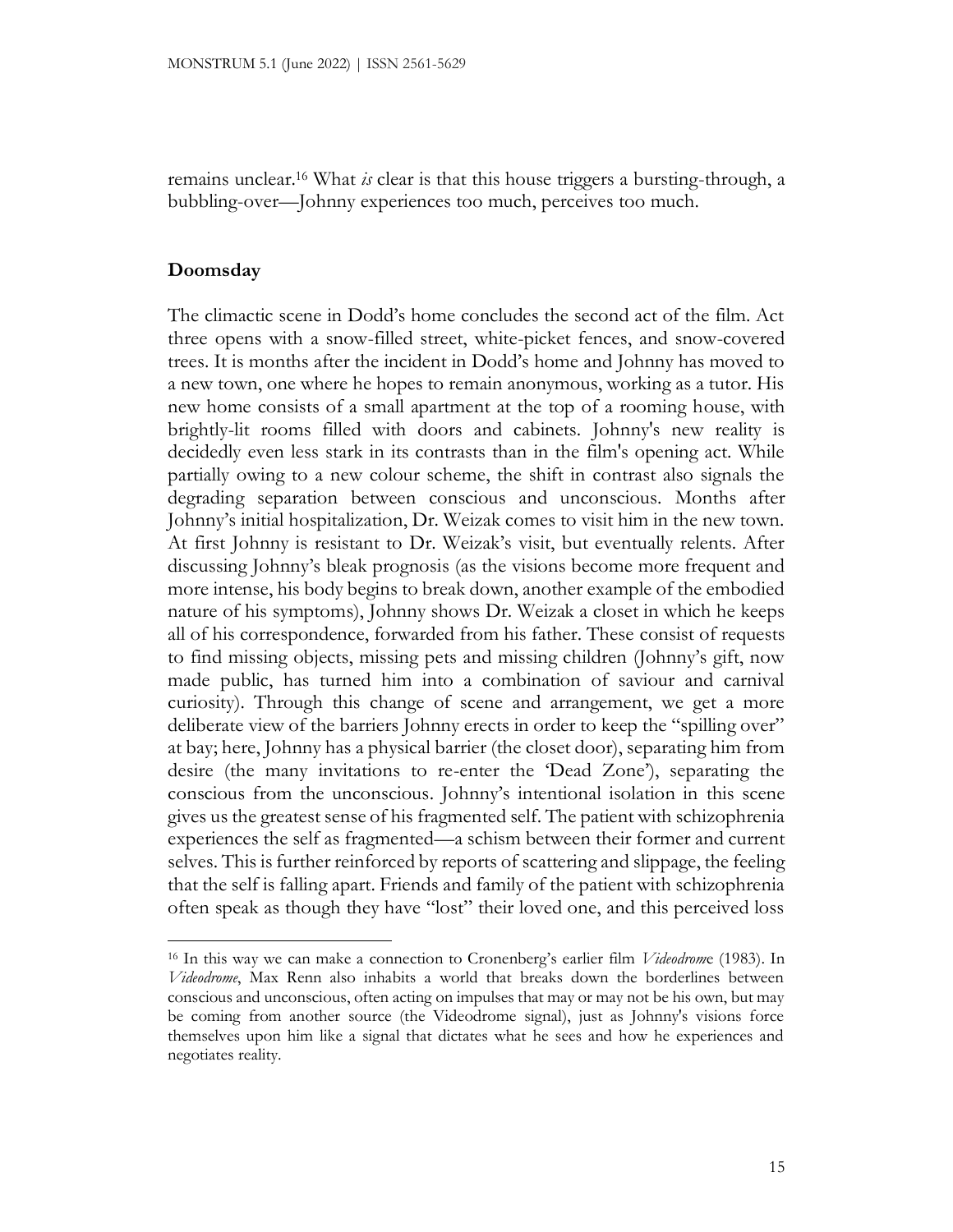informs how the patient negotiates, and relates to, society. We can use this understanding of schizophrenia to better understand Johnny's character and his deliberate removal from society. Perhaps anticipating a society in which he is already 'lost', Johnny isolates himself in the attic. In this last scene, Johnny tells Dr. Weizak, "Nothing can touch me here. I'm alone, I'm safe."

Following the scene with Dr. Weizek, we are introduced to Johnny's new student, Chris. It is through this meeting that the final events of the film are set in motion. Johnny's first meeting with Chris takes place in Chris's bedroom—a space very unlike Dodd's bedroom. It is bathed in bright light, covered in light, bucolic wallpaper, and filled with fine furniture and model trains. However, despite the idyllic scene setting up Chris's world as that of the well-adjusted child of wealthy parents, the unconscious seeps through, in the form of a bizarre poster on the wall. The poster features a surreal scene featuring a child sitting on the bed in a bedroom much like Chris's, while bright-orange goldfish swim through the bedroom. While not articulated in the film's dialogue, the poster uncannily recalls Johnny's first vision with the boiling fishbowl, connecting the first and third acts.<sup>17</sup> Even this cozy domestic scene cannot escape Johnny's "gift." While it will eventually be the cause of his dismissal from the tutoring job, it is also Johnny's second sight that eventually saves Chris from drowning in his backyard pond.

By the third act of the film, we move closer to Johnny's most important psychotic revelation. These final scenes usher forth the main moral crux of *The Dead Zone*, in that they recall the classic moral dilemma (as related by Johnny to Dr. Weizak)—if you had a chance to kill Hitler as a child, knowing what he would later set in motion, would you do it? After meeting Greg Stillson, a candidate for the U.S. Senate for whom his former lover Sarah is campaigning, Johnny is overcome by a vision of Stillson as future American president, initiating a nuclear strike. Shot with dramatic lighting and staged like a play, this vision is comprised of three men, including Stillson and his right-hand man Sonny, standing in a room that is part-study, part-dungeon. Just as with Dodd's house, the dungeon/bunker in this final vision works as a manifestation of Stillson's bare motives and violent unconscious urges. In the vision, Stillson, as president, orders his military general to complete the sequence which would launch global missile strikes, presumably initiating the next World War.

<sup>17</sup> One could also argue that it connects with the second act as well. In both cases we have different visions of healthy (and unhealthy), nostalgic childhoods, with each scene featuring different "bubblings-over" of certain unconscious details. These often connect across scenes.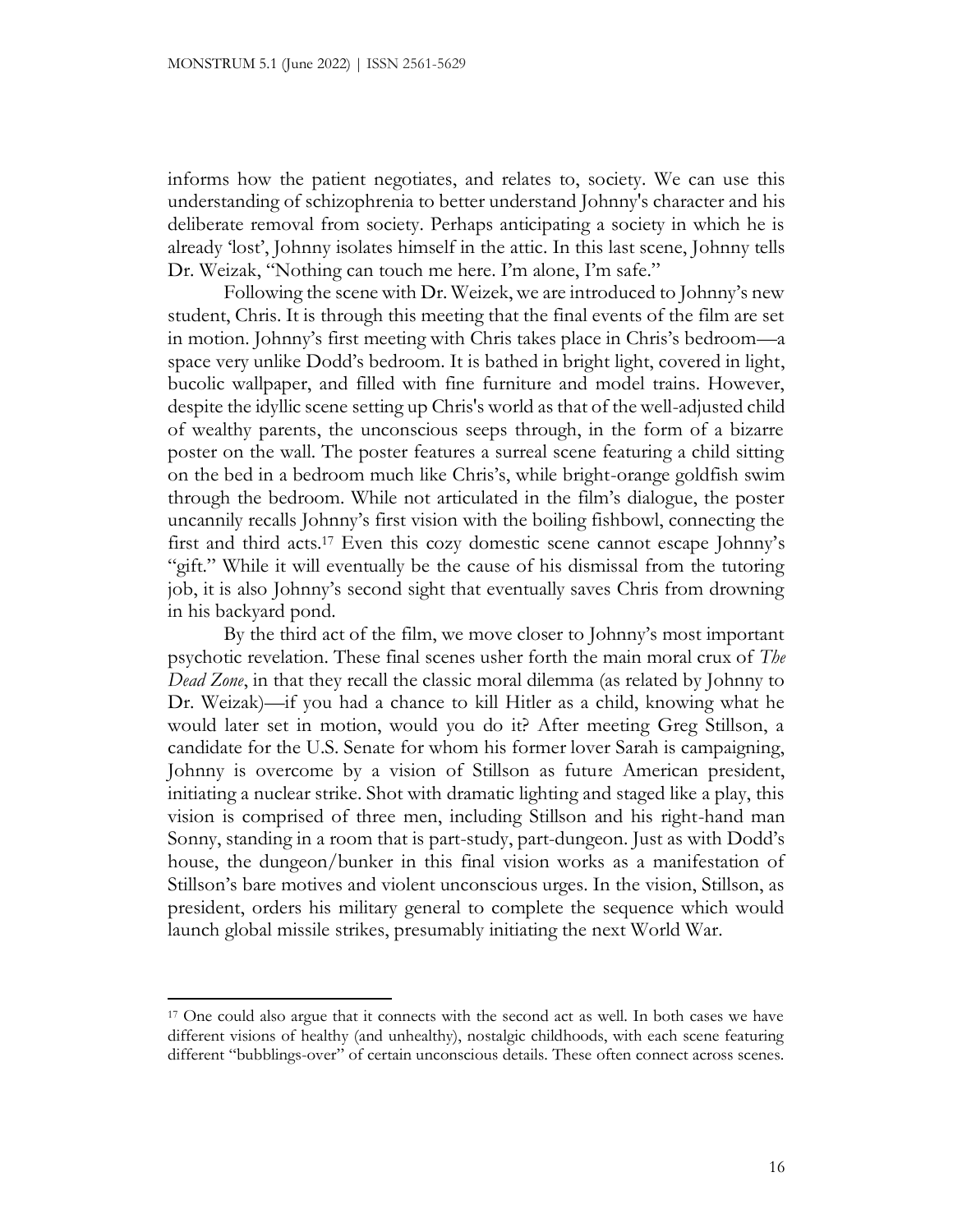In order to avoid this catastrophe, Johnny makes a plan to assassinate Stillson at his next political rally, therefore answering the above-mentioned moral question by making himself the sacrificial saviour. Shot during the Cold War, *Dead Zone* takes place during a period when the threat of nuclear war is ever-present in the minds of Americans; it is woven, in fact, into their symbolic framework.<sup>18</sup> Here Johnny, like the patient with schizophrenia, experiences this possibility of nuclear war through the realm of the imaginary (through visions, fantasies, and auditory cues), but the psychic pain he experiences as a result is real. This personal stake stresses the *interpersonal* nature of psychosis, as expressed by Bollas; Johnny is both integrated into, and expelled from, the symbolic order in his final act.

Ultimately, Johnny's attempt to assassinate Stillson fails, but it results in Stillson being exposed as the coward that he is—violently snatching Sarah's infant child to hold it in front of him as protection—and thus Johnny fatalistically accomplishes what he had initially set out to do.<sup>19</sup> Committing the ultimate sacrifice, Johnny finally regains the love of Sarah, single-handedly averts global disaster, and, as he lies dying, finally acknowledges that what was first perceived as a curse might actually be a gift.

What is most horrific in *The Dead Zone* is not the notion of the paranormal, or the ability to see the future (and the past), or this "dead zone," but the breaking-through or permeation of the unconscious; Johnny is trapped in, and by, his unconscious, and the unconscious of others. The fact that this breaking through is experienced somatically, points to *The Dead Zone* as being one of Cronenberg's most embodied explorations of psychoanalysis and the symptom. This embodiment is linked to the tragedy of the film—Johnny can no longer participate unconsciously in the everyday, and, as such, this breakthrough of the unconscious, of "too much," hounds Johnny until he is overtaken. Bollas writes: "Living in the everyday […] is not something that the schizophrenic can do. He cannot forget his authorship and is weighed down by a world that seems constantly to demand from him some form of understanding, enlisting his anxieties, keeping him always on the edge of a

<sup>18</sup> We can draw parallels here with the film *The Omen*, which was released in 1978, and its second sequel, *The Final Conflict* (1981), both of which abound in Cold War imagery and apocalyptic dread. Cronenberg's vision of Cold War paranoia is decidedly more embodied and personal than these other films—which turn on corporate schemes and powerplay among the elite—would have it.

<sup>19</sup> In a final vision, Johnny sees that Stillson's political career is over and that Stillson commits suicide as a result.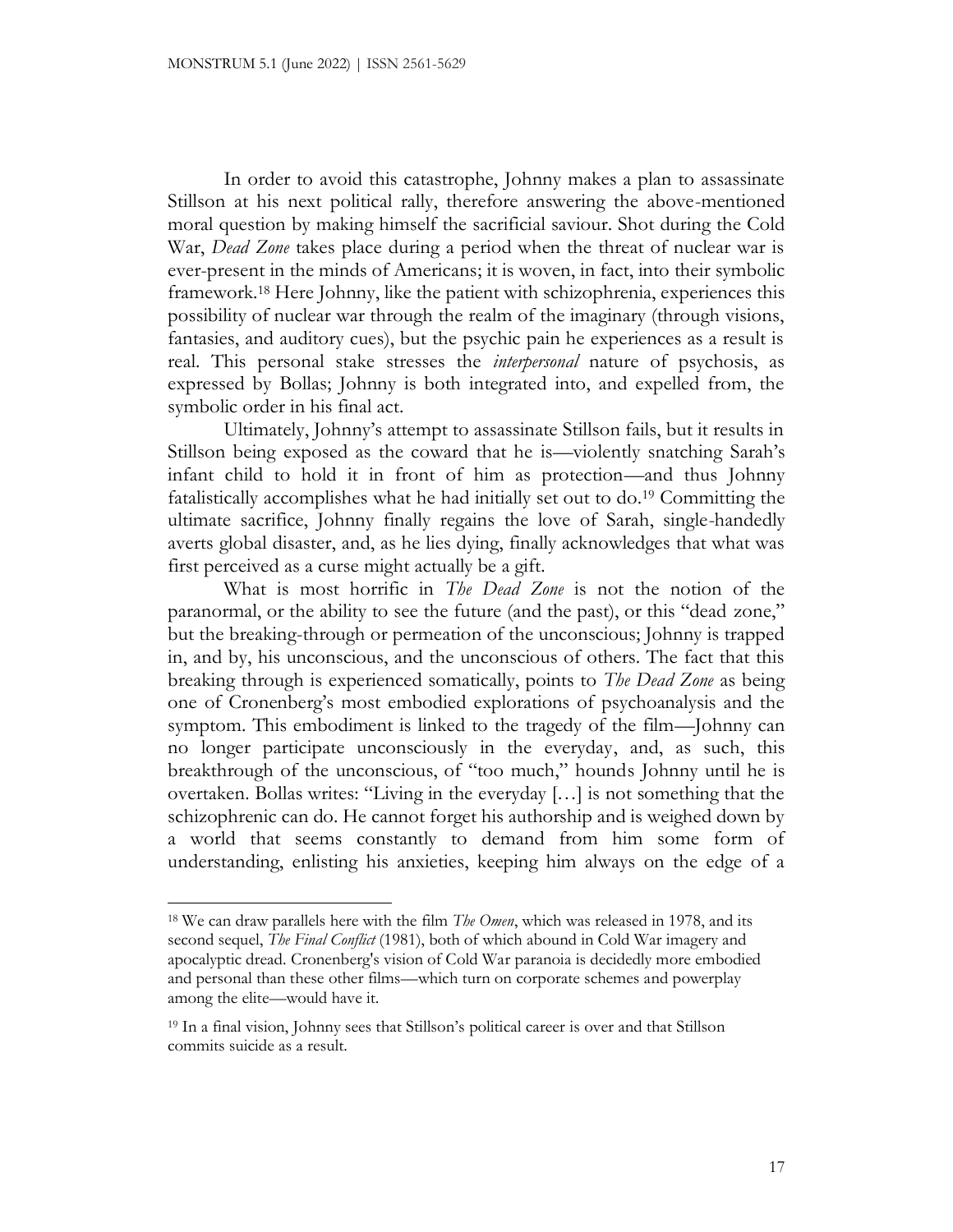$\_$ 

precipice over which he might fall into the stream of unconscious thinking" (2015, 121). This is Johnny's lot, constantly balancing on this precipice, and like Poe's unnamed narrator, trapped in the shadows of a space and a visitation that are both of him and outside of him.<sup>20</sup>

And the Raven, never flitting, still is sitting, *still* is sitting On the pallid bust of Pallas just above my chamber door; And his eyes have all the seeming of a demon's that is dreaming, And the lamp-light o'er him streaming throws his shadow on the floor; And my soul from out that shadow that lies floating on the floor Shall be lifted—nevermore!

**Mikaela Bobiy**, PhD, is a faculty member of the Humanities Department at Dawson College, Montreal. She completed a PhD in Art History at Concordia University, where her research focused on performance art and masochism. She currently teaches on propaganda and visual culture, horror film and moral philosophy, and pessimism. Recent publications include an essay on Shirley Jackson's house trilogy in *Shirley Jackson: A Companion* (2021) and an essay (with Kristopher Woofter) on the speculative documentary film *Into Eternity* in the collection *The Anthropocene and the Undead* (2022).

<sup>20</sup> This essay is a revised and expanded version of a lecture given on 12 February 2019, as part of the Montreal Monstrum Society course, "A Year in Horror: 1983" (https://monstrumsociety.ca/2018-2019-courses.html).